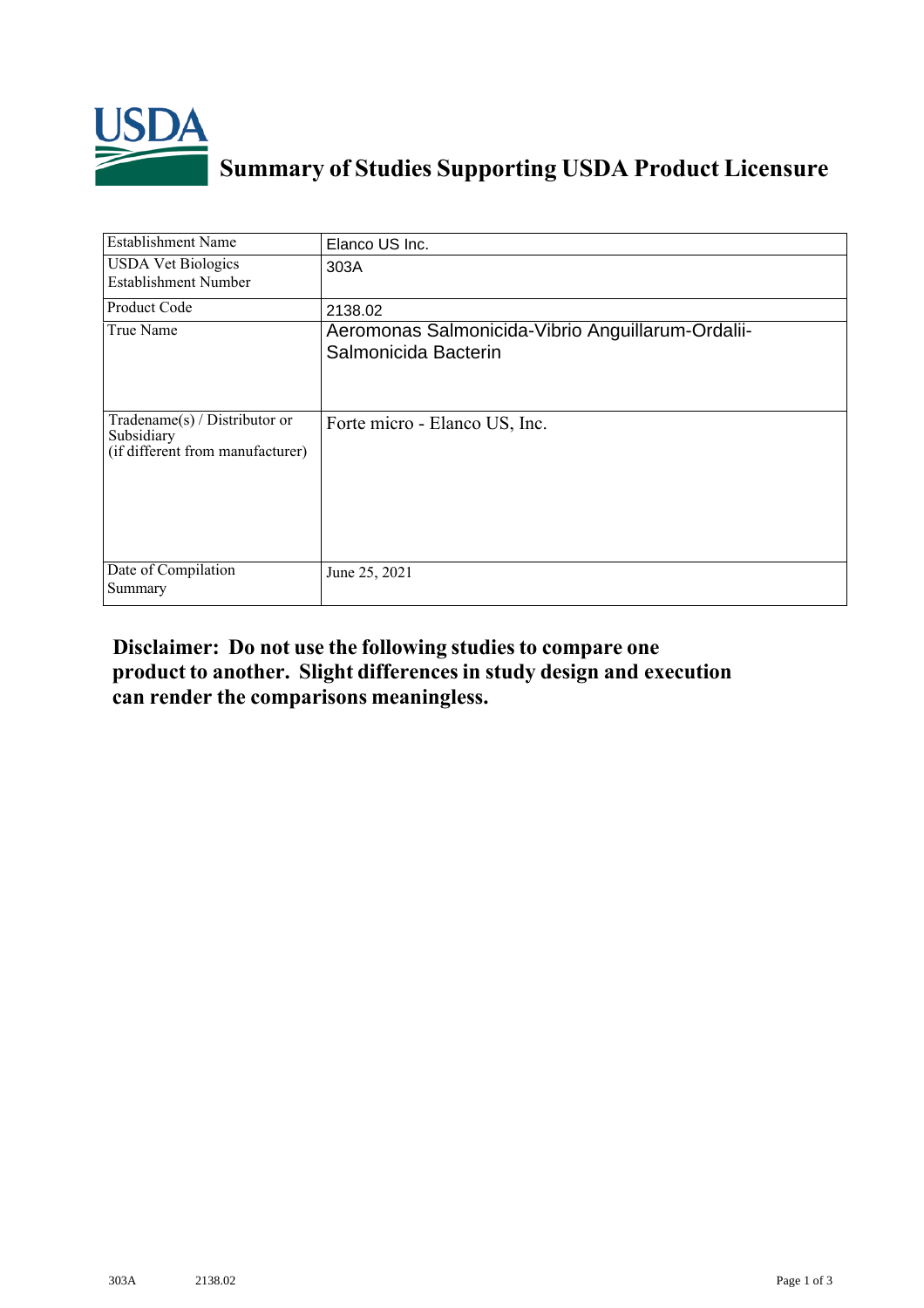| <b>Study Type</b>              | Efficacy                                                                                                                      |
|--------------------------------|-------------------------------------------------------------------------------------------------------------------------------|
| <b>Pertaining to</b>           | Aeromonas salmonicida, Vibrio anguillarum, Vibrio ordalii, and                                                                |
|                                | Vibrio salmonicida.                                                                                                           |
| <b>Study Purpose</b>           | To demonstrate effectiveness against furunculosis caused by                                                                   |
|                                | Aeromonas salmonicida, vibriosis caused by strains of Vibrio                                                                  |
|                                | anguillarum and Vibrio ordalii, and cold water vibriosis caused                                                               |
|                                | by strains of Vibrio salmonicida.                                                                                             |
| <b>Product Administration</b>  |                                                                                                                               |
| <b>Study Animals</b>           | Atlantic salmon and Coho salmon                                                                                               |
|                                |                                                                                                                               |
| <b>Challenge Description</b>   |                                                                                                                               |
| <b>Interval observed after</b> |                                                                                                                               |
| challenge                      |                                                                                                                               |
| <b>Results</b>                 | Study data were evaluated by USDA-APHIS prior to product<br>licensure and met regulatory standards for acceptance at the time |
|                                | of submission. Study data, however, are no longer available.                                                                  |
|                                |                                                                                                                               |
|                                |                                                                                                                               |
|                                |                                                                                                                               |
|                                |                                                                                                                               |
|                                |                                                                                                                               |
|                                |                                                                                                                               |
|                                |                                                                                                                               |
|                                |                                                                                                                               |
|                                |                                                                                                                               |
|                                |                                                                                                                               |
| <b>USDA Approval Date</b>      | October 4, 2001                                                                                                               |